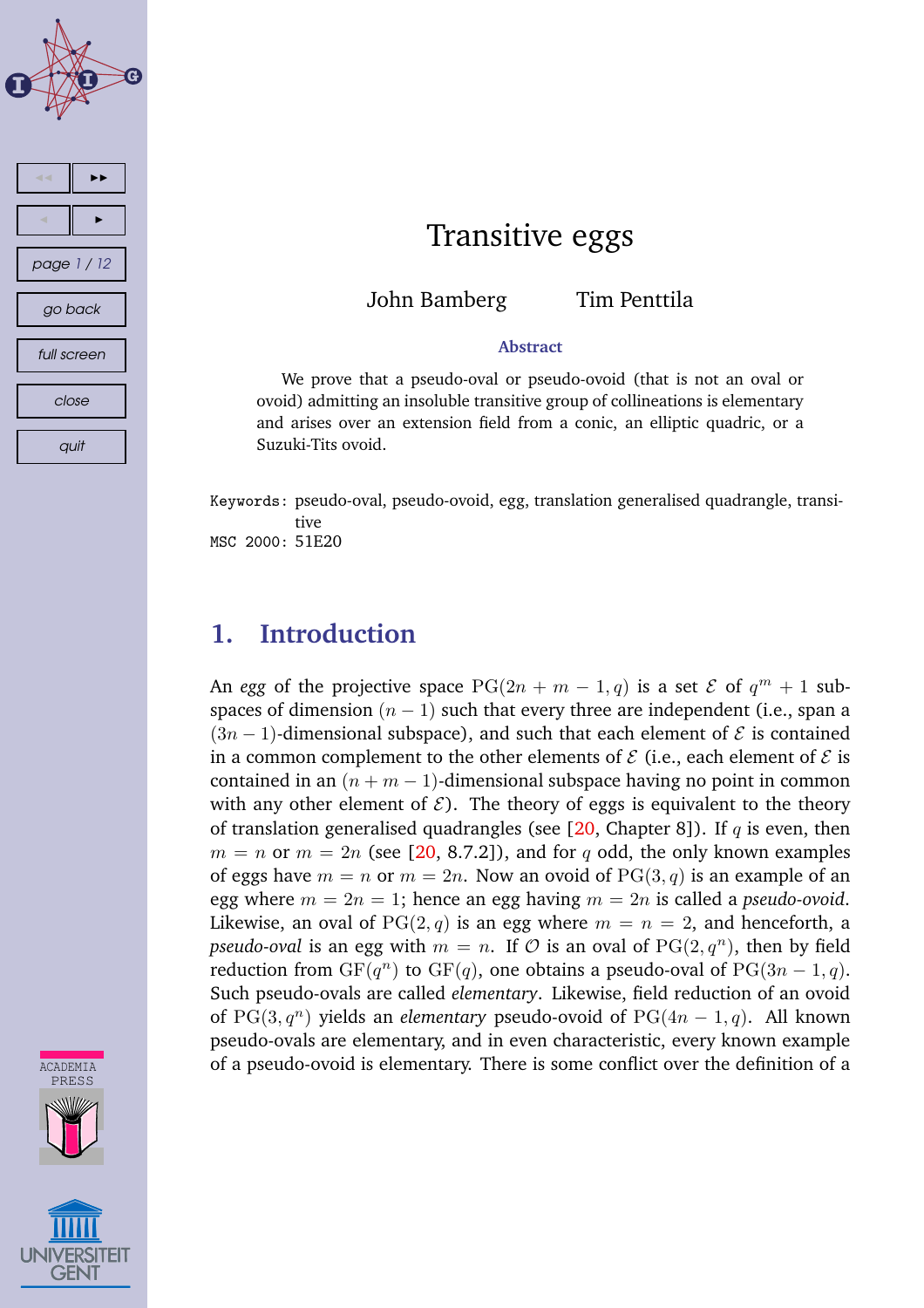



*classical* pseudo-ovoid. In [\[6\]](#page-10-0) and [\[24\]](#page-11-0), a classical pseudo-ovoid is one which arises by field reduction from an elliptic quadric. However, some authors (e.g., Cossidente and King [\[9\]](#page-10-0)) also include the Suzuki-Tits ovoids in their definition of a classical ovoid. Such confusion will be avoided in this paper by not using the term classical at all; so we will take the perhaps cumbersome approach of stating our results explicitly.

By Segre's Theorem [\[22\]](#page-11-0), every oval of  $PG(2, q)$ , q odd, is a conic. Similarly, every ovoid of  $PG(3, q)$ , for q odd, is an elliptic quadric, and this was proved independently by Barlotti [\[5\]](#page-10-0) and Panella [\[19\]](#page-11-0). In the case where  $q$  is even, there also exist the *Suzuki-Tits ovoids* which are inequivalent to elliptic quadrics. The second author and O'Keefe, building on the work of Abatangelo and Larato, showed that the ovals of  $PG(2, q)$ , q even, which admit a transitive subgroup of  $PGL_3(q)$  are conics (see [\[1\]](#page-9-0) and [\[18\]](#page-11-0)). Similarly, Bagchi and Sastry [\[2\]](#page-10-0) showed that the ovoids of  $PG(3, q)$ , q even, which admit a transitive subgroup of PGL<sub>4</sub>(q) are elliptic quadrics or Suzuki-Tits ovoids. Brown and Lavrauw [\[6\]](#page-10-0) have shown that an egg of  $PG(4n-1, q)$ , q even, contains a pseudo-conic if and only if it is elementary and arises from an elliptic quadric. Recently, J. A. Thas and K. Thas  $[24]$  have shown that every 2-transitive pseudo-oval in even characteristic is elementary and arises from a conic. In this paper, we prove the following result:

**Main Theorem.** Suppose  $\mathcal{E}$  is a pseudo-oval or pseudo-ovoid (that is not an oval or ovoid) admitting an insoluble transitive group of collineations. Then  $\mathcal E$  is elementary and arises from a conic, an elliptic quadric, or a Suzuki-Tits ovoid.

### **2. The approach**

A divisor x of  $q^d - 1$  (where  $d \geqslant 3$ ) is *primitive* if x does not divide  $q^i - 1$  for each positive integer  $i < d$ . By a result of Zsigmondy [\[25\]](#page-11-0), such divisors exist if  $(q, d) \neq (2, 6)$ . Therefore, if G acts transitively on a set of size  $q^m + 1$  (and  $(q, m) \neq (2, 3)$ ), then a primitive prime divisor of  $q^{2m} - 1$  divides the order of G. Such groups have an irreducible Sylow subgroup, and from this information, the structure of G can be described in great detail (see  $[12]$ ). The authors have used this argument to classify  $m$ -systems of polar spaces which admit an insoluble transitive group (see [\[3\]](#page-10-0)). From the definitions of a pseudo-ovoid and pseudo-oval, we can apply a similar argument here; which is dependent on the Classification of Finite Simple Groups.

**Note.** Suppose  $\mathcal E$  is a pseudo-oval (resp. pseudo-ovoid) of  $PG(2n + m - 1, q)$ where  $q = p^f$  for some prime  $p$ . Under field reduction from  $\mathrm{GF}(q)$  to  $\mathrm{GF}(p)$ ,



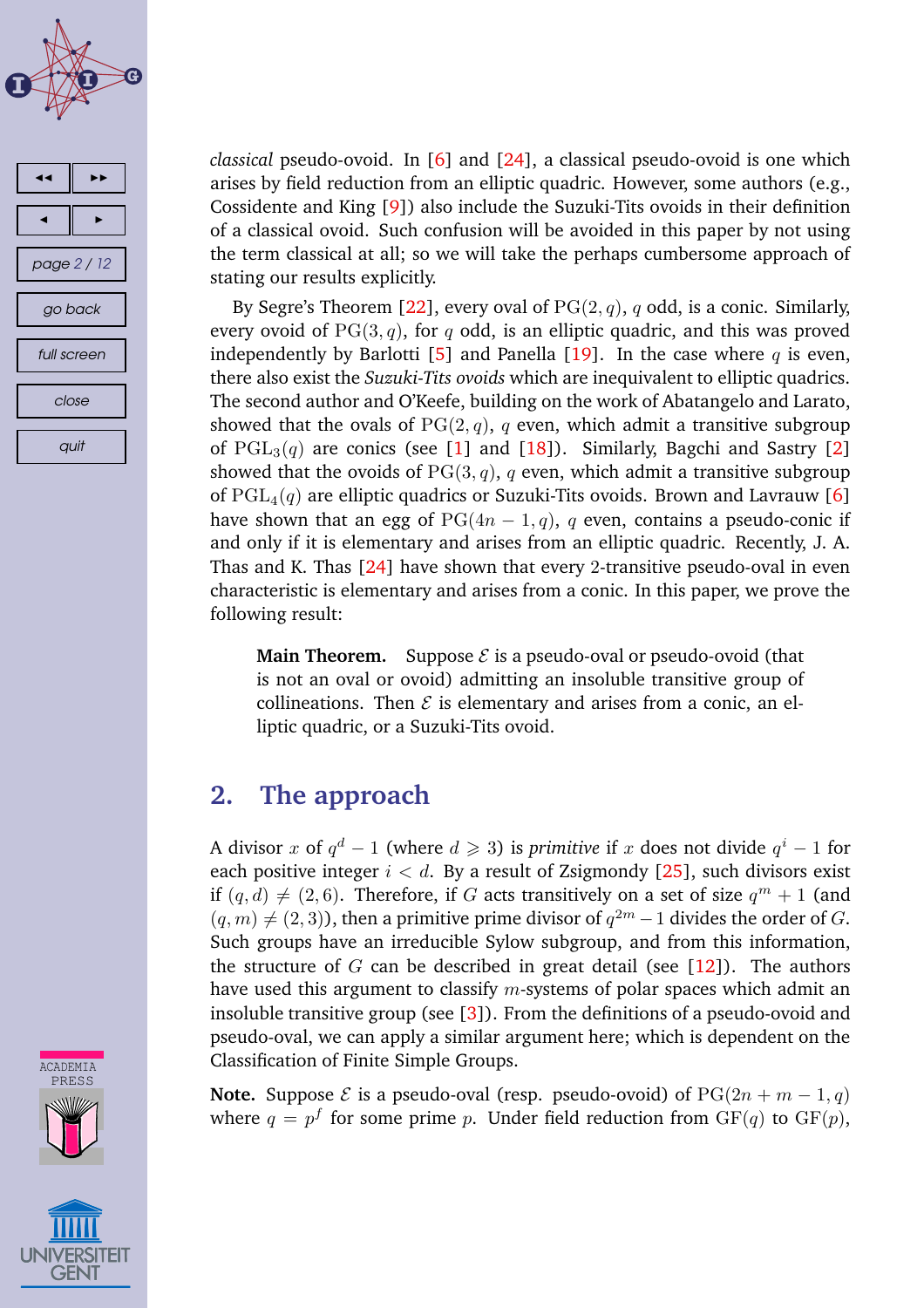



there arises a pseudo-oval (resp. pseudo-ovoid)  $\tilde{\mathcal{E}}$  of PG( $(2n + m)f - 1, p$ ). If  $\mathcal E$  admits an insoluble transitive subgroup of  $\text{P}\Gamma\text{L}_{2n+m}(q)$ , then  $\tilde{\mathcal E}$  admits an insoluble transitive subgroup of  $P\Gamma L_{(2n+m)f}(p) = PGL_{(2n+m)f}(p)$ . We then apply the main result of this paper to  $\tilde{\mathcal{E}}$  to establish that it is elementary, from which it follows that  $\mathcal E$  is elementary provided that it is not an oval or ovoid. Hence throughout this paper, we will assume without loss of generality that our given pseudo-oval or pseudo-ovoid admits an insoluble transitive subgroup of the homography group  $PGL_{2m+n}(q)$ .

### **3. The pseudo-oval case**

A pseudo-oval of PG( $d-1, q$ ) (where d is a multiple of 3) is a set of  $q^{e/2}+1$ subspaces of dimension  $d/3-1$ , where  $e=\frac{2}{3}$  $\frac{2}{3}d$ . This phrasing makes it clear how we apply the results of [\[4\]](#page-10-0).

### **3.1. Even characteristic**

If q is even, then the tangent spaces of a pseudo-oval  $\mathcal E$  all have a  $(d/3-1)$ -space in common; the *nucleus* of  $\mathcal E$  (see [\[20,](#page-11-0) pp. 182]). Since  $G$  must fix the nucleus, we have that G acts reducibly in this case. Let N be the the nucleus of  $\mathcal E$  and consider the quotient map  $\pi$  from PG( $(d-1, q)$  to PG( $(d-1, q)/N$ , and note that the codomain can be identified with  $PG(2d/3 - 1, q)$ . The image of  $\mathcal E$  under  $\pi$ is a spread S of  $PG(2d/3 - 1, q)$  (see [\[20,](#page-11-0) pp. 182]). Moreover, we have that G acts transitively on this spread, and by the Andre/Bruck-Bose construction, we obtain a flag-transitive affine plane admitting an insoluble group. By [\[7\]](#page-10-0), this affine plane is Desarguesian or a Lüneburg plane, so in particular, it follows that  $\mathcal E$  admits a 2-transitive group. So by [\[24,](#page-11-0) §8], we have that  $\mathcal E$  is an elementary pseudo-oval arising from a conic of  $\mathrm{PG}(2,q^{d/3}).$ 

### **3.2. Odd characteristic**

Let  $\mathcal E$  be a pseudo-oval of PG( $d-1, q$ ), where q is odd. Then each element E of  $\mathcal E$  is contained in a unique  $2d/3 - 1$ -subspace  $T_E$  of  $PG(d-1, q)$  which is called the *tangent space* at E. By [\[20,](#page-11-0) pp. 182], each point of  $PG(d-1, q)$  is contained in 0 or 2 tangent spaces of  $\mathcal{E}$ .

**Theorem 3.1.** *Let* q = p <sup>f</sup> *where* p *is an odd prime, let* d *be an integer divisible by* 3. If an insoluble subgroup G of  $\text{PGL}_d(q)$  acts transitively on a pseudo-oval  $\mathcal E$  of  $PG(d-1, q)$ , then  $\mathcal E$  *is* elementary and *is* obtained by field reduction of a conic of  $PG(2, q^{d/3}).$ 



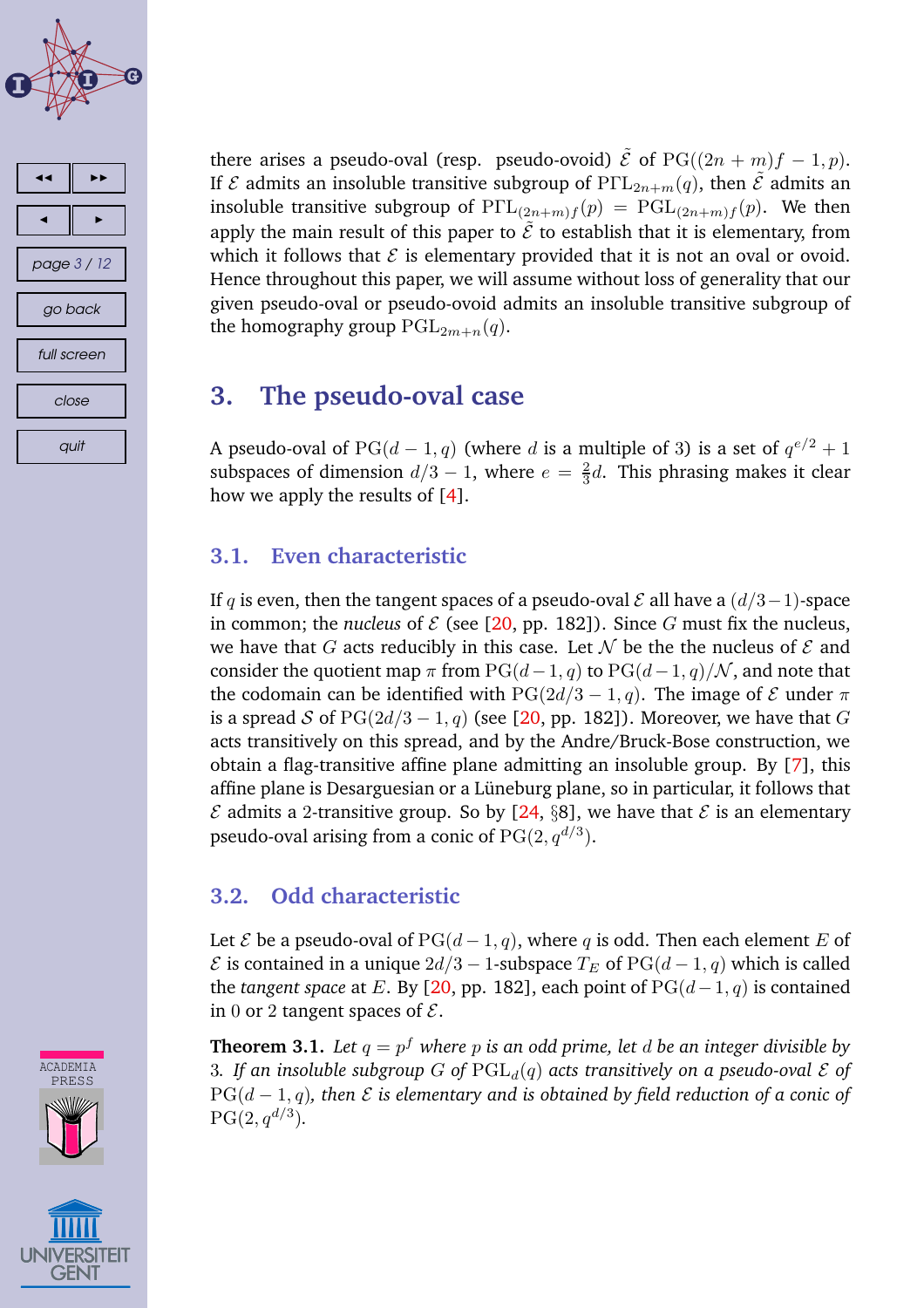



ACADEMIA PRESS **UNIVERSITEIT** GENT

*Proof.* Let *E* be a pseudo-oval of  $PG(d-1, q)$  admitting a group  $G \leq PGL_d(q)$ that is insoluble and acts transitively on  $\mathcal E$ , and let H be the stabiliser in G of an element of  $\mathcal E$ . Note that the number of elements of  $\mathcal E$  is  $q^{e/2}+1$  where  $e=2/3d$ . We may assume that  $q^{d/3} > 16$  as it was shown by the second author in [\[21\]](#page-11-0) that if  $q^{d/3} \leqslant 16$ , then  $\mathcal E$  is elementary and is obtained by field reduction of a conic of  $\mathrm{PG}(2,q^{d/3}).$  Let  $\hat{G}$  be a preimage of  $G$  in  $\mathrm{GL}_d(q).$  Then there exists a subgroup  $\hat{H}$  of  $\hat{G}$  of index  $q^{e/2}+1$  such that the image of  $\hat{H}$  in  $\mathrm{PGL}_d(q)$  is  $H.$ So we can apply [\[4,](#page-10-0) Theorem 3.1] to  $\hat{G}$ . There are six cases to consider from this theorem: the Classical, Imprimitive, Reducible, Extension Field (case (b)), Symplectic Type, and Nearly Simple examples. Straight away, we have that the Symplectic examples do not occur as d is a multiple of 3. By  $[4]$ , Lemma 13], G is not in the Classical examples case. So we are left with four families to consider: the Reducible, Imprimitive, Extension Field, and the Nearly simple examples.

Let us first suppose we are in the Imprimitive examples case. So by [\[4,](#page-10-0) Theorem 3.1], we have that  $d = 9$ ,  $q \in \{3, 5\}$ , and  $\hat{G}$  preserves a decomposition of  $V_9(q)$  into 1-spaces. So in particular,  $\hat{G} \leq \text{GL}_1(q) \wr S_9$ . We treat both cases,  $q = 3$  and  $q = 5$ , simultaneously. Let  $\mu$  be the natural projection map from  $GL_1(q) \wr S_9$  onto  $S_9$ . Now  $\mu(\hat{G})$  is insoluble and primitive (of degree 9), and hence  $\mu(\hat{G}) \in \{PSL_2(8), P\Gamma L_2(8), A_9, S_9\}$  (see [\[10,](#page-10-0) Appendix B]). Moreover,  $\mu(\hat{G})$  is 3-transitive in its degree 9 action. Let B be the kernel of  $\mu$ . So  $|B| = (q-1)^9 \in \{2^9, 2^{18}\}\$ . Now  $G \cap B$  is a nontrivial normal subgroup of  $G$ and hence  $G \cap B$  contains the subgroup K of B consisting of diagonal matrices with entries  $\pm 1$ . Since  $|\tilde{G}:H|\in \{28, 126\}$ , we see that a subgroup J of K with index at most 2, is contained in  $\hat{H}$ . The only *J*-invariant subspaces of  $V_9(q)$  are the spans of vectors from the canonical basis; coordinate subspaces. Let  $E$  be an element of the pseudo-oval. We may assume (up to conjugacy) that E is J-invariant and so it is a coordinate plane. Now the action of  $\mu(\hat{G})$ is 3-transitive, and so the orbit of E under  $\hat{G}$  on planes is  $\binom{9}{3} = 84$ . So the Imprimitive examples case does not arise.

Let us now suppose we are in the Nearly simple case. So  $S \le G \le \text{Aut}(S)$ where S is a finite nonabelian simple group, and  $\hat{G}$  is irreducible. By using the fact that  $q^{d/3} \, \geqslant \, 16,$  we have only two subcases to consider: the Alternating group case and the Natural-characteristic case. In the former, we have  $S =$  $A_{10}$ ,  $d = 9$ ,  $q = 3$ , and the vector space  $V_9(3)$  can be identified with the fully deleted permutation module for  $S_{10}$  over  $GF(3)$ . It can be readily checked that G does not have a subgroup of index  $3^3 + 1$ , and so this case does not arise. In the Natural-characteristic case, we have that  $d=9$  and  $S={\rm PSL}_3(q^2)$  (by [\[4,](#page-10-0) Theorem 2.1]). Now by  $[8]$ , the minimum degree of a nontrivial representation of S is  $(q^6 - 1)/(q^2 - 1)$ . However

$$
q^{3} + 1 = (q^{6} - 1)/(q^{3} - 1) < (q^{6} - 1)/(q^{2} - 1)
$$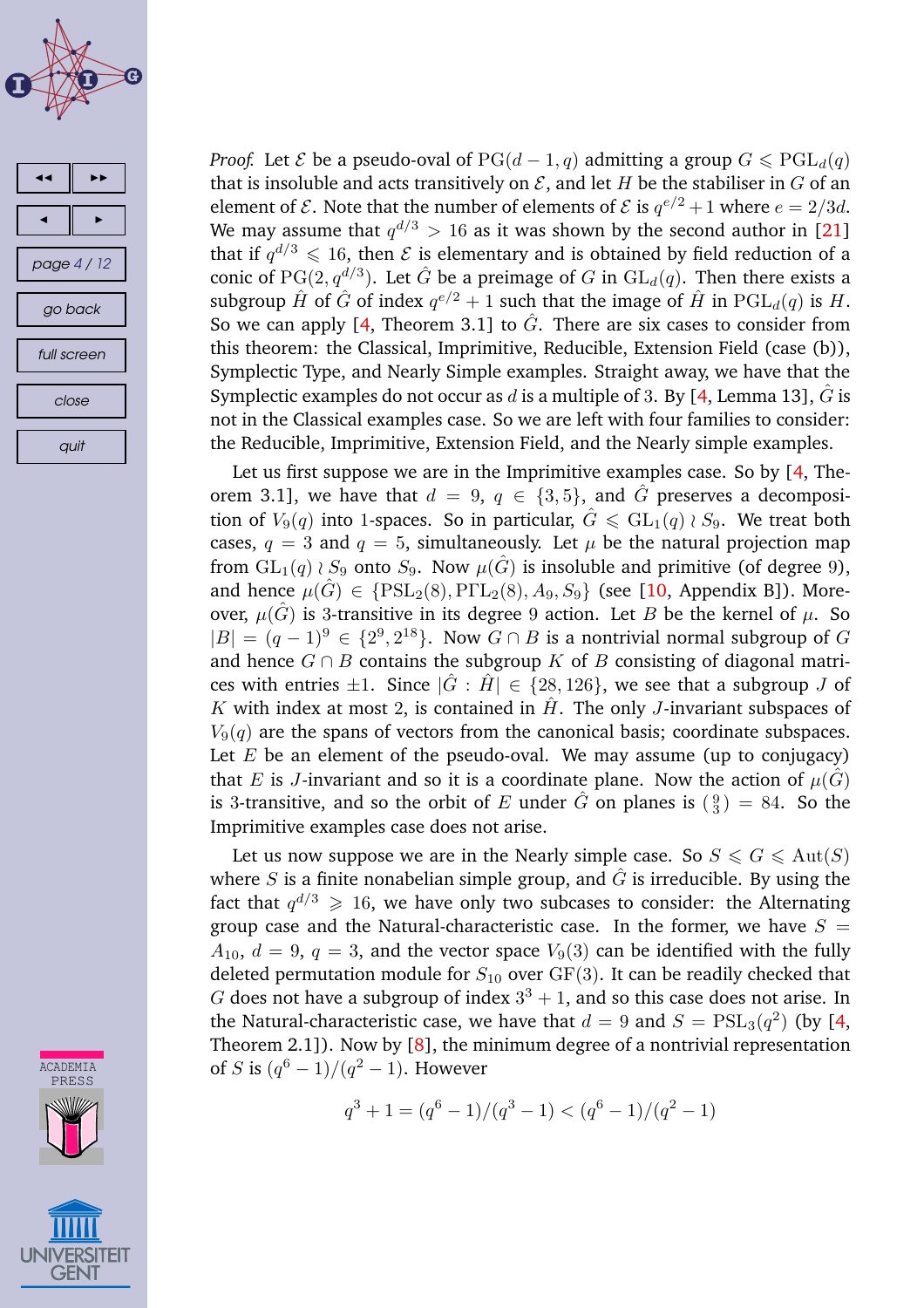



and so  $\hat G$  does not have a transitive action of degree  $q^3+1.$  Therefore, we have that  $\hat{G}$  is not in the Nearly Simple examples case.

Now suppose we are in the Field Extension examples case. We have that  $\hat{G}$  is irreducible and there is a divisor b of  $2d/3$  (where  $b \neq 1$ ) such that  $\hat{G}$ preserves a field extension structure  $V_{d/b}(q^b)$  on  $V_d(q)$ . Moreover,  $G \cap \mathrm{GL}_{d/b}(q^b)$ has a subgroup of index  $(q^{e/2}+1)/x$ , for some  $x$ , and so if  $d/b > 3$ , then we can apply [\[4,](#page-10-0) Theorem 3.2] to  $G \cap \mathrm{GL}_{d/b}(q^{b})$  with parameters  $q^{b}$ ,  $d/b$ , and  $e/b$ playing the roles of q, d, and e respectively. So let us assume that  $d/b > 3$ . Since  $d/b \neq e/b$ , we do not have the Classical examples case. Note that if  $\hat{G}$ fixes a subspace over the field extension  $q^b,$  then it also fixes a subspace that is written over the field  $\mathrm{GF}(q).$  Hence  $\hat{G} \cap \mathrm{GL}_{d/b}(q^{b})$  is irreducible in its action on  $\mathrm{PG}(d/b-1,q^b).$  We can also assume that  $G\cap \mathrm{GL}_{d/b}(q^b)$  does not preserve a field extension structure by choosing  $b$  to be maximal. Since  $q^b$  is not prime, we can eliminate the Imprimitive examples, Symplectic Type examples, and the Nearly Simple examples. Therefore  $d/b = 3$  and  $e/b = 2$ . By some old work of Mitchell [\[17\]](#page-11-0), the only absolutely irreducible insoluble maximal subgroups of  $PSL<sub>3</sub>(q<sup>b</sup>)$ are

- (i)  $PSL_2(q^b)$ ;
- (ii)  $PSU_3(q^b)$  when  $q^b$  is a square;
- (iii)  $A_6$  when  $p \equiv 1, 2, 4, 7, 8, 13 \mod 15$  (and  $GF(q^b)$  contains the squares of 5 and  $-3$ );
- (iv)  $PSL_2(7)$  when  $p \equiv 1, 2, 4 \mod 7$ .

In the case that  $PSU_3(q^{d/3}) \le G \cap \mathrm{PGL}_3(q^{d/3}) \le P\Gamma L_3(q^{d/3})$ , we have  $q^{d/3}+1$ divides  $q^{d/2}(q^{d/3}-1)(q^{d/2}+1)$ . This is a contradiction as  $q^{d/3}+1$  is coprime to  $q^{d/2}$  and  $q^{d/3} - 1$  (note that q is odd). So this case does not arise. In the case that  $A_6 \leq G \cap \mathrm{PGL}_3(q^{d/3}) \leq S_6$ , we have  $q^{d/3}+1$  divides 6! (note that  $q^{d/3}+1$  is coprime to  $|G:G\cap \mathrm{PGL}_3(q^{d/3})|$ ). However,  $q^{d/3}+1$  divides 6! only if  $q=3$  and  $d = 6$  (so  $b = 2$ ). So this case does not arise as  $A_6$  does not embed in  $\text{P}\Gamma\text{L}_3(q^b)$ in characteristic 3. In the case that  $PSL_2(7) \le G \cap PGL_3(q^{d/3}) \le PGL_2(7)$ , we have  $q^{d/3}+1$  divides 336. However,  $q^{d/3}+1$  divides 336 only if  $q=3$  and  $d=9$ (so  $b = 3$ ). So this case does not arise as  $PSL_2(7)$  does not embed in  $P\Gamma L_3(q^b)$ in characteristic 3. Hence  $\mathrm{PSL}_2(q^b)\leqslant G.$ 

Let  $J = \mathrm{PSL}_2(q^{d/3})$ . It is a classical result, but can also be found in [\[8\]](#page-10-0), that  $\mathrm{PSL}_2(q^{d/3})$  (where  $d$   $>$   $\, 2)$  has a unique conjugacy class of subgroups of index  $q^{d/3}+1$ . It follows from [\[14,](#page-10-0) Proposition 4.3.17], that there is a unique characteristic class of subgroups of  $PGL_d(q)$  isomorphic to J (it is not true in general that there is a unique conjugacy class of such subgroups). Let



CADEMI<sup>2</sup>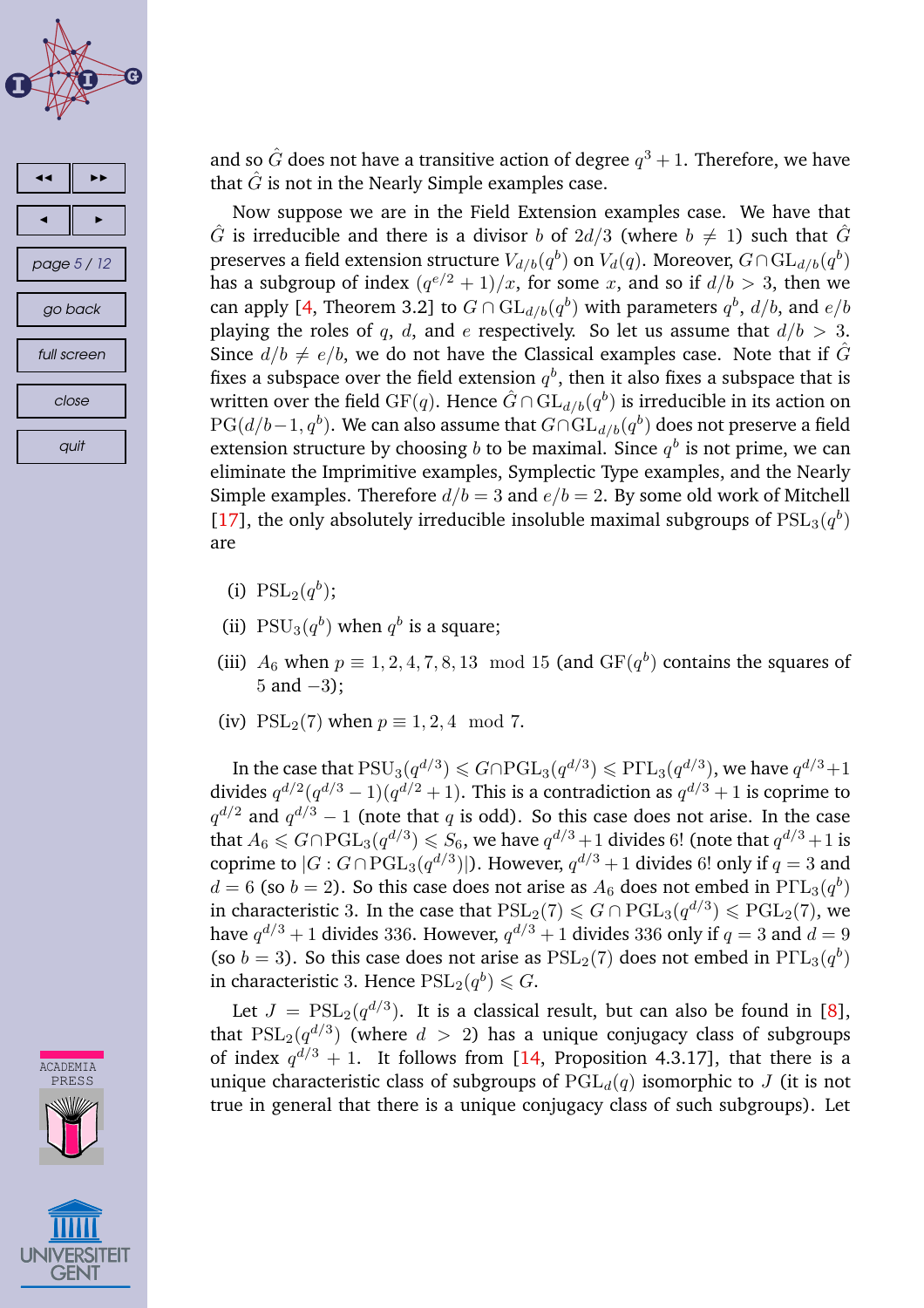



 $\varphi: V_3(q^{d/3}) \to V_d(q)$  denote the natural vector space isomorphism here, and let C be a conic of  $V_3(q^{d/3})$  admitting J. Let  $\alpha$  and  $\beta$  be two distinct points of C. Then  $\varphi(\alpha)$  and  $\varphi(\beta)$  are  $d/3$ -dimensional vector subspaces of  $V_d(q)$ . Note that J has a unique conjugacy class of subgroups of index  $q^{d/3}+1,$  and hence we can assume that the stabiliser of an element E of  $\mathcal E$  is identical to the stabiliser  $J_\alpha$ . Now suppose we have a third vector v which is neither  $\alpha$  nor  $\beta$ . Then

$$
|v^{J_{\alpha}}| = |J_{\alpha} : J_{\alpha,v}| = |J_{\alpha} : J_{\alpha,\beta}||J_{\alpha,\beta} : J_{\alpha,\beta,v}| = q^{d/3}|J_{\alpha,\beta} : J_{\alpha,\beta,v}|.
$$

Now  $J$  is a Zassenhaus group (i.e., a 2-transitive group such that the stabiliser of any three points is trivial) and so  $J_{\alpha,\beta,v} = 1$ . Therefore

$$
|v^{J_{\alpha}}| = q^{d/3} \frac{q^{d/3} - 1}{\gcd(2, q^{d/3} - 1)}
$$

which is not a prime power. Now any  $J_{\alpha}$ -invariant  $d/3$ -subspace of  $V_d(q)$  is a union of orbits of  $J_{\alpha}$ . Therefore, it follows that the only  $J_{\alpha}$ -invariant subspace of  $V_d(q)$  is  $\varphi(\alpha)$ . Since W is  $J_\alpha$ -invariant, we have that  $W = \varphi(\alpha)$  and hence  $\mathcal E$ is the image of C under  $\varphi$ . Therefore, E is elementary and is obtained by field reduction of a conic of  $\mathrm{PG}(2,q^{d/3}).$ 

### **Reducible examples**

We have that  $\hat{G}$  fixes a subspace/quotient space U of  $V_d(q)$  and  $\dim(U) = u \geq$ 2  $\frac{2}{3}$ d. In fact, it follows that  $u = 2/3d$  by noting that a primitive divisor of  $q^{(2/3)d}$  – 1 also divides  $|\hat{G}|$ . So  $\hat{G} \leqslant q^{u(d-u)} \cdot (\mathrm{GL}_u(q) \times \mathrm{GL}_{d-u}(q))$ . We may assume that U is a subspace, as for q odd, each point of U is in 0 or 2 tangent spaces of  $\mathcal{E}$ . Consider the set of intersections

$$
\mathcal{M} = \{ T_E \cap U : E \in \mathcal{E} \}.
$$

Note that each element of  $M$  has a common dimension as  $G$  acts transitively on M, and thus  $\dim(T_E \cap U) = d/3$  for all  $E \in \mathcal{E}$ . Therefore  $\hat{G}^U$  acts transitively on a set of  $(q^{d/3}+1)/\delta$  subspaces of dimension  $d/3$  where  $\delta=1,2.$  This implies that  $\hat{G}^U$  has a subgroup of index  $(q^{d/3}+1)/\delta,$  and so we can apply [\[4,](#page-10-0) Theorem 3.2] with  $q, \frac{2}{3}$  $\frac{2}{3}d$ , and  $\frac{2}{3}d$  playing the roles of q, d, and e respectively. In the following subcases, we have that  $G$  has a normal insoluble subgroup  $S$ , which is given explicitly. Moreover, S must have a union of orbits on  $(d/3)$ -spaces of U of size  $(q^{d/3} + 1)/\delta$  where  $\delta = 1, 2$ .

### **Reducible/nearly simple examples**

In this case,  $S \leq G^U \cap \text{PGL}_d(q) \leq Aut(S)$  where S is a finite nonabelian simple group. Here we have four subcases.



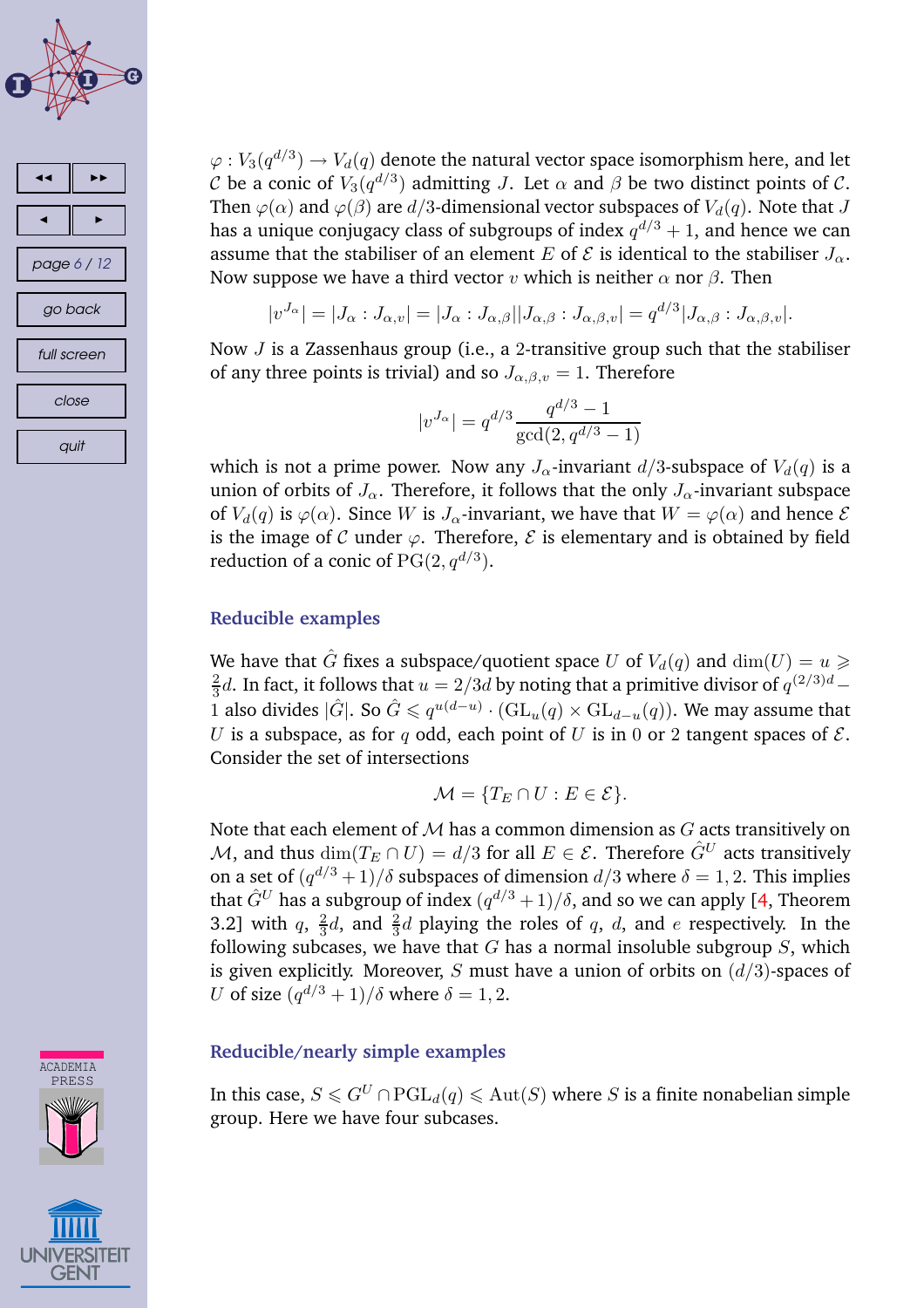

## 44 || ÞÞ 4 || 1> page 7 / 12 go back full screen close quit

# **CADEMIA** PRESS

### **Alternating group case**

Here  $S = A_r$  and the vector space  $V_u(q)$  can be identified with the fully deleted permutation module for  $S_r$  over GF(q). We have that u is r-1 or r-2 (according to whether p does not or does divide n respectively), and  $q^u = p^u = 3^6, 5^6$ . Suppose  $S = A_7$ ,  $u = 6$ , and  $q = 3$ . Then S stabilises M and hence S has a union of orbits on planes of  $PG(5, 3)$  of size 14 or 28. Now  $A_7$ , in its unique irreducible representation in  $PG(5, 3)$  has the following orbit lengths on planes (n.b., the exponents denote multiplicities):

 $[35^2, 105^4, 140^3, 210^4, 315^6, 420^{10}, 630^6, 840^4, 1260^{15}].$ 

Therefore this case does not arise. Now suppose  $q = 5$ . It can be shown using GAP  $[11]$  that the *S*-invariant sets of planes of size 63 or 126 do not cover every point either 0 or 2 times. Therefore this case does not arise.

### **Cross-characteristic case**

The table below lists the possibilities for this case.

| S            | d. |   | $\boldsymbol{\eta}$ |
|--------------|----|---|---------------------|
| $PSL_2(7)$   | 9  | 3 | 6                   |
| $PSL_2(13)$  | 9  | 3 | 6                   |
| $PSU_3(3^2)$ | g  | 5 | 6                   |

Now  $PSL<sub>2</sub>(13)$  acts transitively on the points of  $PG(5,3)$ , and so this case does not arise. Suppose  $S = \text{PSL}_2(7)$ ,  $u = 6$ , and  $q = 3$ . Then S stabilises M and hence S has a union of orbits on planes of  $PG(5, 3)$  of size 14 or 28. Now by using GAP [\[11\]](#page-10-0) and the unique irreducible representation for S in  $PG(5, 3)$ , we have that  $S$  has the following orbit lengths on planes:

 $[7^4, 21^8, 28^{12}, 42^{18}, 56^{12}, 84^{100}, 168^{140}].$ 

None of the thirteen S-invariant sets of planes of size 28 have each point of  $PG(5, 3)$  contained in a constant number (0 or 2) of elements of the set. Likewise, of all the six S-invariant sets of size 14, none have each point of  $PG(5, 3)$ contained in a constant number of elements of the set. Therefore, this case does not arise.

Now suppose  $S = \text{PSU}_3(3^2)$ ,  $u = 6$ , and  $q = 5$ . Then S stabilises M and hence *S* stabilises a set of points of size  $(q^u - 1)/(2(q - 1)) = 1953$ . However, by using GAP  $[11]$  one can calculate that S has the following orbit lengths on points of  $PG(5, 5)$ :

 $[189^2, 1008^2, 1512].$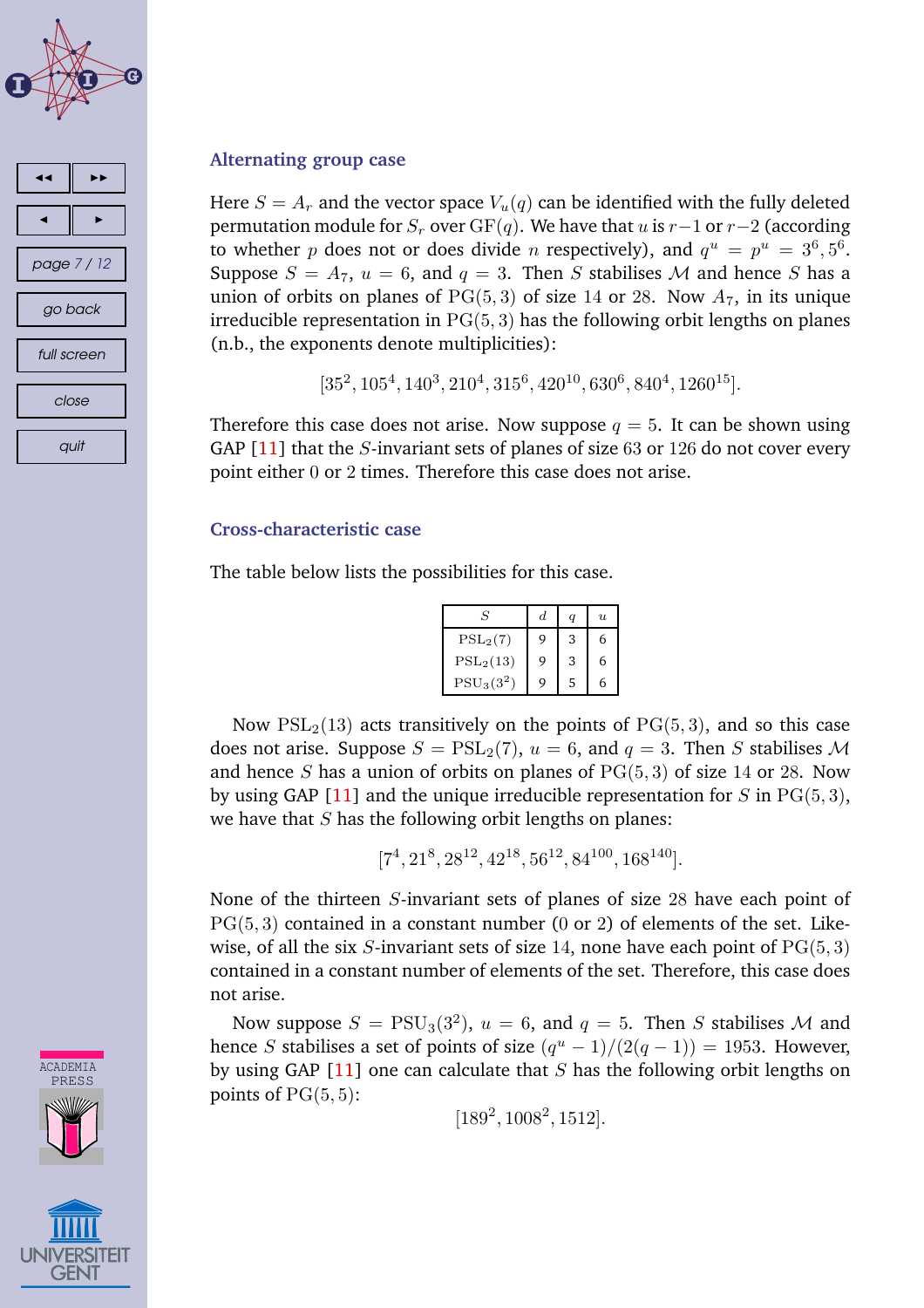



Since 1953 cannot be partitioned into these numbers, this case does not arise.

So we are left now with just two more cases: the "Classical examples" and the "Extension field" examples, which can be unified naturally.

### **Reducible/classical and extension field examples**

We have that  $\hat{G}^U$  preserves a (possibly trivial) field extension structure on U as a  $u/b$ -dimensional subspace over  $GF(b)$  where b is a proper divisor of  $u =$  $(2/3)d$ . So  $\hat{G}^U \leq \Gamma L_{(2/3)d/b}(q^b)$  and we can apply [\[4,](#page-10-0) Theorem 3.2] to  $\hat{G}^U \cap$  $\mathrm{GL}_{(2/3)d/b}(q^b)$  where  $q^b$ ,  $u/b$ , and  $u/b$  play the roles of  $q$ ,  $d$ , and  $e$  respectively. We simply have  $d/b=6$  and  $\mathrm{PSL}_2(q^{d/3})\leqslant \hat{G}^U.$  Let  $S=\mathrm{PSL}_2(q^{d/3})$  and note that the preimage of  $S$  acts transitively on the non-zero vectors of  $V_2(q^{d/3}).$ However, we have here that  $S$  stabilises a set of  $q^{d/3}+1$  subspaces, each of dimension  $d/3 - 1$ , which is impossible for  $d/3 > 1$ . So we conclude that G is irreducible.  $\Box$ 

### **4. The pseudo-ovoid case**

A pseudo-ovoid of  $PG(d-1, q)$  (where  $d$  is a multiple of 4) is a set of  $q^{d/2}+1$ subspaces of dimension  $d/4 - 1$ . Here we can also apply the results of [\[4\]](#page-10-0), as we did in the pseudo-oval case.

**Theorem 4.1.** *Let* q = p <sup>f</sup> *where* p *is a prime and let* d *be an integer divisible by* 4. If an insoluble subgroup G of  $\text{PGL}_d(q)$  acts transitively on a pseudo-ovoid  $\mathcal E$  of PG(d−1, q)*, then* E *is elementary and arises from an elliptic quadric or Suzuki-Tits ovoid.*

*Proof.* Let H be the stabiliser of an element of  $\mathcal E$  in  $G$ , and let  $\tilde G$  be a preimage of G in  $GL_d(q)$ . Note that the number of elements of a pseudo-ovoid of PG( $d-1, q$ ) is  $q^{e/2} + 1$  where  $e = d$ . So there exists a subgroup  $\hat{H}$  of  $\hat{G}$  of index  $q^{d/2} + 1$ such that the image of  $\hat{H}$  in  $PGL_d(q)$  is H. Therefore we can apply [\[4,](#page-10-0) Theorem 3.2] to  $\hat{G}$ . First note that we can rule out the Reducible examples, Imprimitive examples, and case (a) of the Extension field examples. Recall that by [\[18\]](#page-11-0), we can assume that  $d > 4$ . Hence we have ruled out the Classical and Symplectic Type examples. Also note that  $d$  is a multiple of 4, and so in the Nearly simple case, we have the following:  $q = 2$ ,  $d = 12$ , and either

- (a)  $A_{13} \le G \le S_{13}$ , or
- (b)  $S = \text{PSL}_2(25) \le G \le \text{P}\Gamma\text{L}_2(25)$ , and  $S \cap H$  is isomorphic to  $S_5$  (there are two such conjugacy classes of  $S$ ).

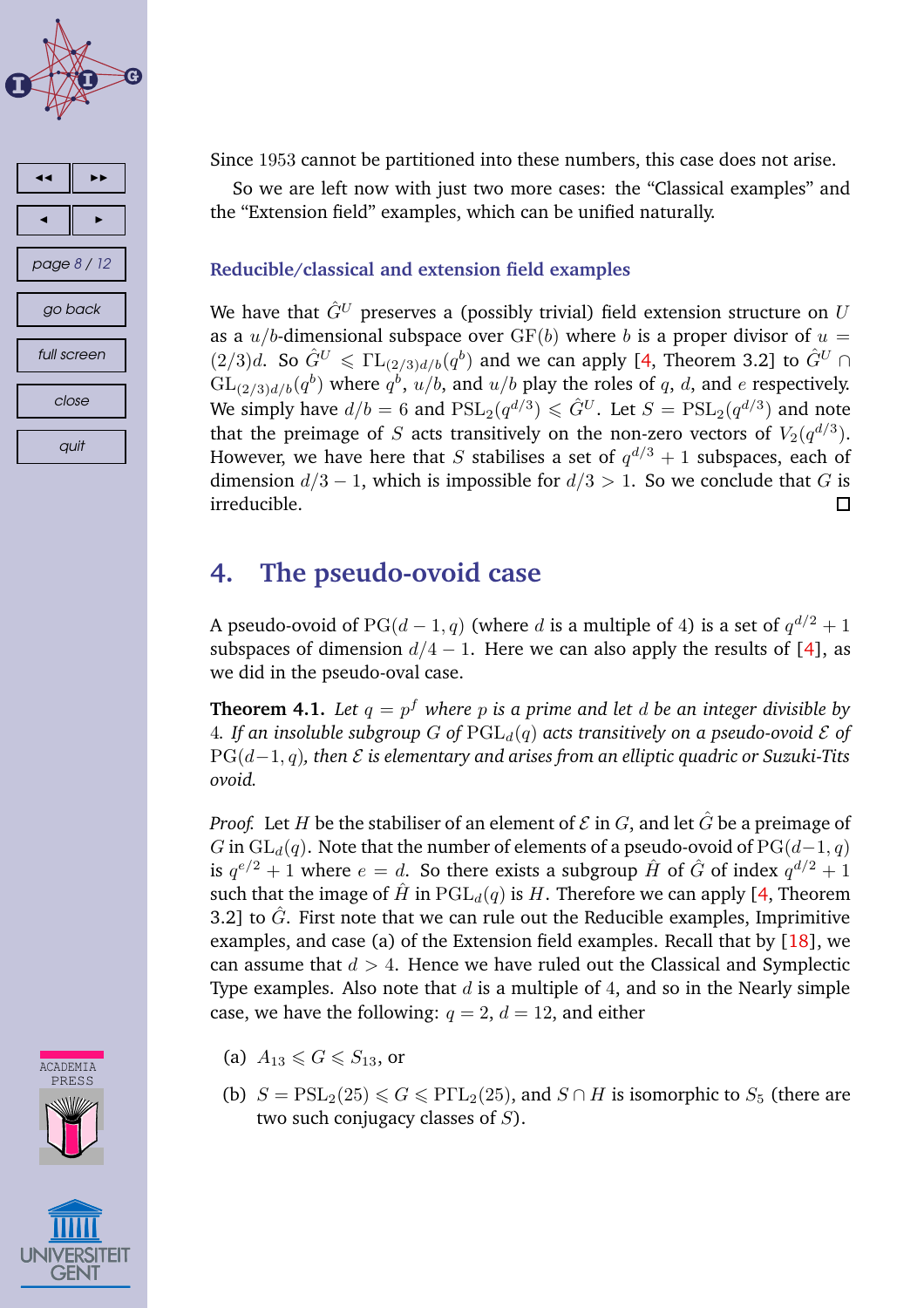



**CADEMIA** PRESS

However in the first case, it is clear that  $G$  does not have a subgroup of index 65. In the second case, we know by [\[13\]](#page-10-0) that  $PSL<sub>2</sub>(25)$  has a unique 12dimensional irreducible representation (up to quasi-equivalence) over  $GF(2)$ and it has the following orbit lengths on points:

$$
[65, 325^2, 650, 780, 1950].
$$

Let B be the set of points covered by the pseudo-ovoid  $\mathcal E$  of PG(11, 2). Then B has size  $(q^{d/4} - 1)(q^{d/2} + 1) = (2^3 - 1)(2^6 + 1) = 455$  and it must be a union of orbits of S as G acts transitively on  $\mathcal E$ . However, 455 cannot be partitioned into the orbit lengths displayed above, and hence this case does not arise.

That leaves us with the Extension field examples. Here we have that  $\hat{G} \leq$  $\Gamma L_{d/b}(q^b)$  where b is a divisor of d (where  $b \neq 1$ ). If  $d/b > 2$ , We can apply [\[4,](#page-10-0) Theorem 3.2] (for  $e/b$  even) and [\[4,](#page-10-0) Theorem 3.1] (for  $e/b$  odd) to  $\hat{G} \cap \mathrm{GL}_{d/b}(q^{b})$ with parameters  $d/b,$   $e/b,$  and  $q^b$  playing the roles of  $d,$   $e,$  and  $q$  respectively. We have the following subcases:

- (i)  $d/b = 4$  and  $\Omega_4^-(q^{d/4}) \triangleleft \hat{G} \cap \mathrm{GL}_{d/b}(q^b);$
- (ii)  $d/b = 4$ , q is even, and  $Sz(q^{d/4}) \triangleleft \hat{G} \cap GL_{d/b}(q^{b});$
- (iii)  $d/b = 3$ ,  $q^{d/3}$  is a square, and  $SU_3(q^{d/3}) \triangleleft \hat{G} \cap GL_{d/b}(q^b)$ .
- (i) Let us suppose we have the first case above, where  $d/b = 4$  and  $\mathcal E$  admits  $\mathrm{P}\Omega_4^-(q^{d/4}).$  Let  $J=\mathrm{P}\Omega_4^-(q^{d/4}).$  It is a classical result, but can also be found in [\[8\]](#page-10-0), that  $\mathrm{PSL}_2(q^{d/2})$  (where  $d>2$ ) has a unique conjugacy class of subgroups of index  $q^{d/2} + 1$ . Note that  $P\Omega_4^-(q^{d/4})$  is isomorphic to  $\mathrm{PSL}_2(q^{d/2}),$  and by [\[14,](#page-10-0) Proposition 4.3.6], there is a unique conjugacy class of subgroups of  $\operatorname{PGL}_d(q)$  isomorphic to  $\operatorname{PSL}_2(q^{d/2})$ . Therefore, there is a unique conjugacy class of subgroups of  $PGL_d(q)$  isomorphic to J.

Let  $\varphi: V_4(q^{d/4}) \to V_d(q)$  denote the natural vector space isomorphism here, and let  $\mathcal Q$  be an elliptic quadric of  $V_4(q^{d/4})$  admitting  $J$ . Let  $\alpha$  and β be two distinct points of Q. Then  $\varphi(\alpha)$  and  $\varphi(\beta)$  are d/4-dimensional subspaces of  $V_d(q)$ . Note that J has a unique conjugacy class of subgroups of index  $q^2 + 1$  (see [\[8\]](#page-10-0)), and hence we can assume that the stabiliser of an element E of  $\mathcal E$  is identical to the stabiliser  $J_\alpha$ . Now suppose we have a third vector v which is neither  $\alpha$  nor  $\beta$ . Then

$$
|v^{J_{\alpha}}|=|J_{\alpha}:J_{\alpha,v}|=|J_{\alpha}:J_{\alpha,\beta}||J_{\alpha,\beta}:J_{\alpha,\beta,v}|=q^{d/2}|J_{\alpha,\beta}:J_{\alpha,\beta,v}|.
$$

Now *J* is a Zassenhaus group and so  $J_{\alpha,\beta,v} = 1$ . Therefore

$$
|v^{J_{\alpha}}| = q^{d/2} \frac{q^{d/2} - 1}{\gcd(2, q^{d/2} - 1)}
$$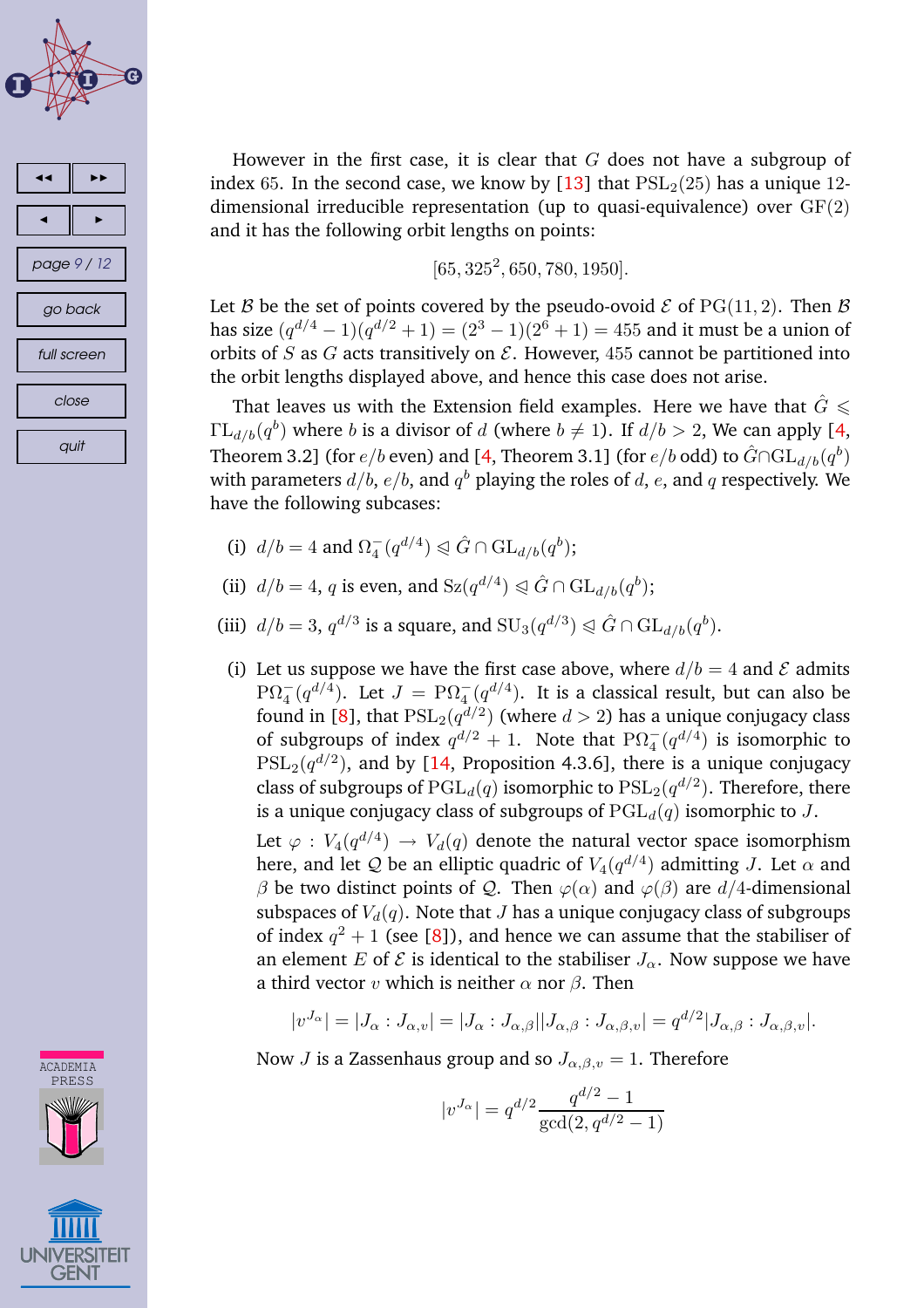<span id="page-9-0"></span>



which is not a prime power. Now any  $J_{\alpha}$ -invariant  $d/4$ -subspace of  $V_d(q)$ is a union of orbits of  $J_{\alpha}$ . Therefore, it follows that the only  $J_{\alpha}$ -invariant subspace of  $V_d(q)$  is  $\varphi(\alpha)$ . Since W is  $J_\alpha$ -invariant, we have that  $W =$  $\varphi(\alpha)$  and hence  $\mathcal E$  is the image of  $\mathcal Q$  under  $\varphi$ . Therefore,  $\mathcal E$  is elementary and arises from an elliptic quadric.

- (ii) By a similar argument to that above, it is not difficult to show that  $\mathcal E$  is the image of a Suzuki-Tits ovoid under field reduction. The key steps to note are that  $\operatorname{Sz}(q^{d/4})$  is a Zassenhaus group, there is a unique conjugacy class of subgroups of  $\mathrm{PGL}_d(q)$  isomorphic to  $\mathrm{Sz}(q^{d/4})$ , and  $\mathrm{Sz}(q^{d/4})$  has a unique conjugacy class of subgroups of index  $q^2+1$ . In the seminal paper of Suzuki [\[23,](#page-11-0) §15], it was shown that  $Sz(q^{d/4})$  is a Zassenhaus group and has a unique conjugacy class of subgroups of index  $q^{d/2}+1$  and this is the minimum non-trivial degree of  $Sz(q^{d/4})$ . The uniqueness of its representation in  $PGL_d(q)$  needs more work. By a result of Lüneburg (see [\[16,](#page-11-0) 27.3 Theorem] or [\[15\]](#page-10-0)), there is a unique conjugacy class of subgroups of PGL<sub>4</sub>( $q^{d/4}$ ) isomorphic to Sz( $q^{d/4}$ ). Now by [\[14,](#page-10-0) Proposition 4.3.6], there is a unique conjugacy class of subgroups of  $PGL_d(q)$  isomorphic to  $\mathrm{PGL}_4(q^{d/4}).$  Therefore, there is a unique conjugacy class of subgroups of  $\mathrm{PGL}_d(q)$  isomorphic to  $\mathrm{Sz}(q^{d/4})$ . Therefore,  ${\mathcal E}$  is elementary and arises from a Suzuki-Tits ovoid.
- (iii) Now suppose we have the third case;  $d/b = 3$ ,  $q^{d/3}$  is a square, and  $\mathcal E$ admits  $\mathrm{PSU}_3(q^{d/3})$ . Now the smallest orbit of  $\mathrm{PSU}_3(q^{d/3})$  on nonzero vectors consists of the non-singular vectors and has size  $(q^{d/3}-1)(q^{d/2}+1)$ . Since  $\mathcal E$  covers  $(q^{d/4}-1)(q^{d/2}+1)$  vectors of  $V_d(q)$ , and this number is strictly smaller than the size of the smallest orbit of  $\mathrm{PSU}_3(q^{d/3}),$  we see that this case does not arise.

Suppose now that  $d/b = 2$ . Since  $\hat{G}$  is an insoluble subgroup of  $\Gamma\mathrm{L}_{2}(q^{d/2}),$ it follows from [\[4,](#page-10-0) Lemma 5] that  $\hat{G}$  contains  $\mathrm{SL}_2(q^{d/2}).$  However,  $\mathrm{SL}_2(q^{d/2})$ is transitive on nonzero vectors and hence does not stabilise a set of  $d/4$ vector subspaces of size  $q^{d/2} + 1$ . Hence this case does not arise.  $\Box$ 

*Remark* 4.2*.* If a (presently unknown) pseudo-oval or pseudo-ovoid over  $GF(q)$ admitting a soluble transitive group  $G$  exists, then  $G$  is meta-cyclic; indeed  $G$  is a subgroup of  $\Gamma\mathrm{L}_1(q^b)$ , for an appropriate positive integer  $b.$ 

### **References**

[1] **V. Abatangelo** and **B. Larato**, A characterization of Denniston's maximal arcs, *Geom. Dedicata* **30** (1989), no. 2, 197–203.



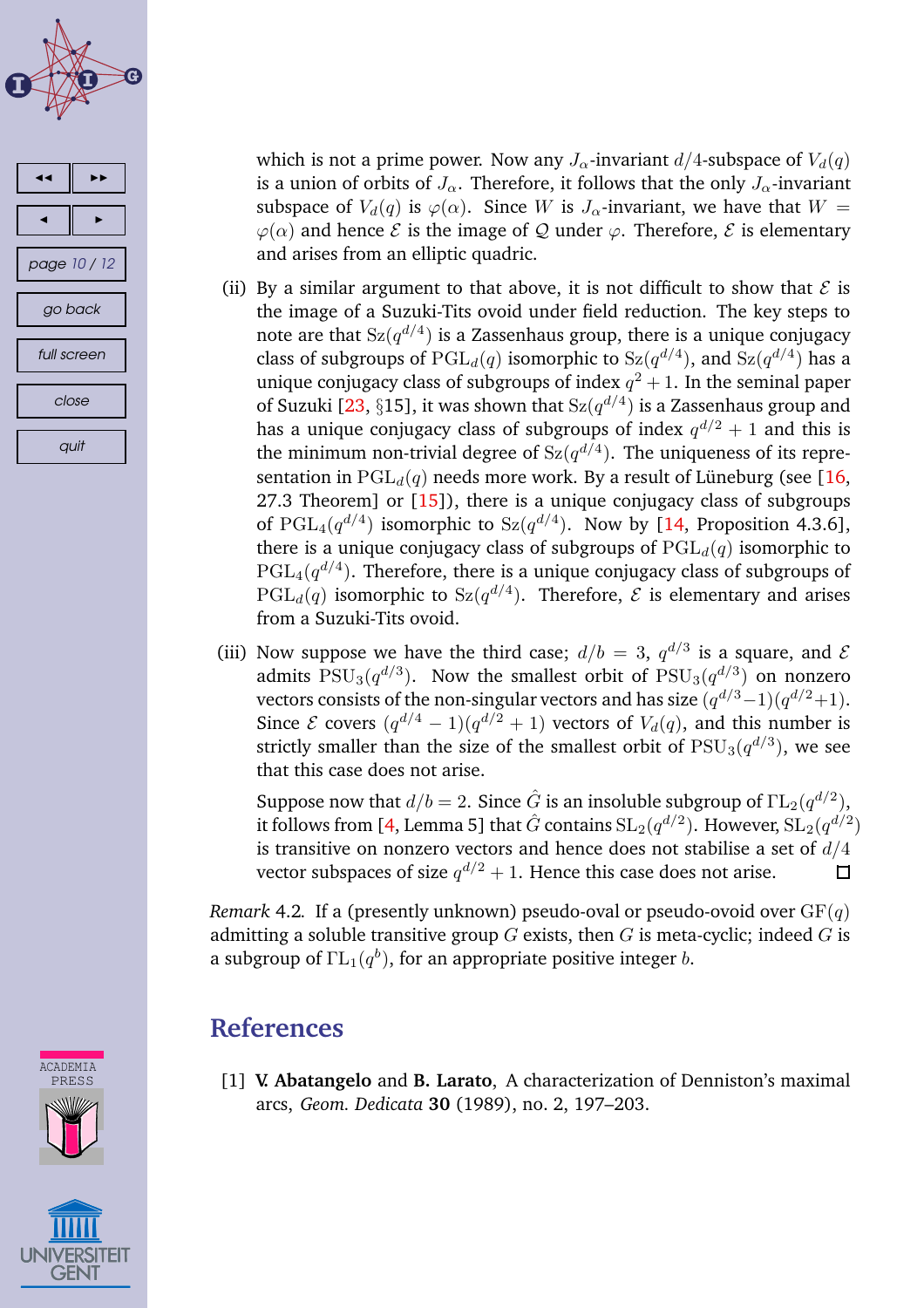<span id="page-10-0"></span>

| page 11 / 12 |  |  |
|--------------|--|--|
| go back      |  |  |
| full screen  |  |  |
| close        |  |  |
| quit         |  |  |





- [2] **B. Bagchi** and **N. S. N. Sastry**, Even order inversive planes, generalized quadrangles and codes, *Geom. Dedicata* **22** (1987), no. 2, 137–147.
- [3] **J. Bamberg** and **T. Penttila**, A classification of transitive ovoids, spreads, and m-systems of polar spaces, *preprint*.
- [4] , Overgroups of cyclic sylow subgroups of linear groups, *UWA Research Report 2005/09*.
- [5] **A. Barlotti**, Un'estensione del teorema di Segre-Kustaanheimo, *Boll. Un. Mat. Ital. (3)* **10** (1955), 498–506.
- [6] **M. R. Brown** and **M. Lavrauw**, Eggs in  $PG(4n-1, q)$ , q even, containing a pseudo-pointed conic, *European J. Combin.* **26** (2005), no. 1, 117–128.
- [7] **F. Buekenhout**, **A. Delandtsheer**, **J. Doyen**, **P. B. Kleidman**, **M. W. Liebeck**, and **J. Saxl**, Linear spaces with flag-transitive automorphism groups, *Geom. Dedicata* **36** (1990), no. 1, 89–94.
- [8] **B. N. Cooperstein**, Minimal degree for a permutation representation of a classical group, *Israel J. Math.* **30** (1978), no. 3, 213–235.
- [9] **A. Cossidente** and **O. H. King**, Group-theoretic characterizations of classical ovoids, In *Finite geometries*, volume 3 of *Dev. Math.*, 121–131. Kluwer Acad. Publ., Dordrecht, 2001.
- [10] **J. D. Dixon** and **B. Mortimer**, *Permutation groups*, Springer-Verlag, New York, 1996.
- [11] **The GAP Group**, *GAP – Groups, Algorithms, and Programming, Version 4.4*, 2005. (http://www.gap-system.org).
- [12] **R. Guralnick**, **T. Penttila**, **C. E. Praeger**, and **J. Saxl**, Linear groups with orders having certain large prime divisors, *Proc. London Math. Soc. (3)* **78** (1999), no. 1, 167–214.
- [13] **C. Jansen**, **K. Lux**, **R. Parker**, and **R. Wilson**, *An atlas of Brauer characters*, London Mathematical Society Monographs, New Series **11**, The Clarendon Press Oxford University Press, New York, 1995. Appendix 2 by T. Breuer and S. Norton, Oxford Science Publications.
- [14] **P. Kleidman** and **M. Liebeck**, *The subgroup structure of the finite classical groups*, London Mathematical Society Lecture Note Series **129**, Cambridge University Press, Cambridge, 1990.
- [15] **H. Luneburg ¨** , *Die Suzukigruppen und ihre Geometrien*, Springer-Verlag, Berlin, 1965.